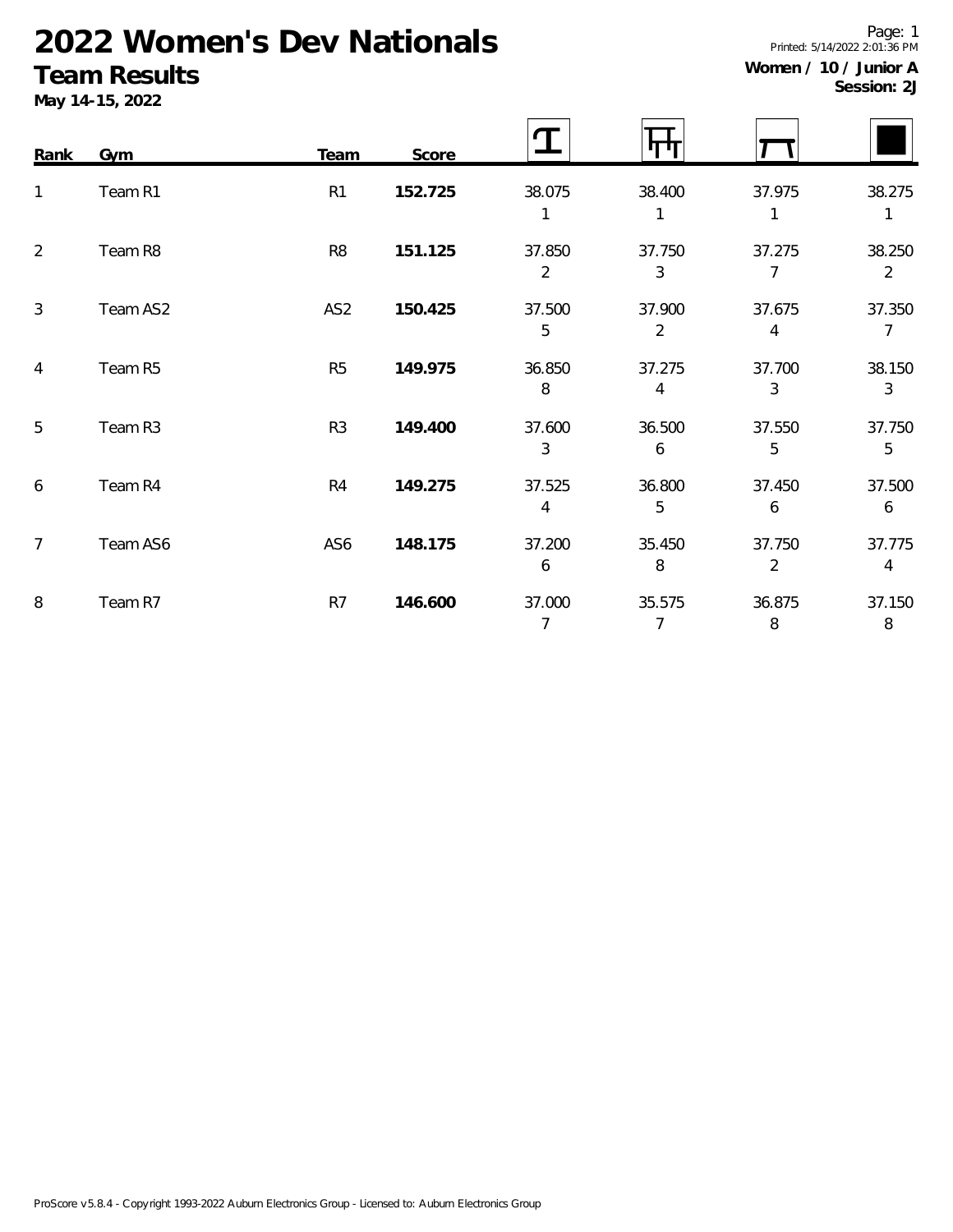### **2022 Women's Dev Nationals Meet Results**

**May 14-15, 2022**

Page: 1 Printed: 5/14/2022 2:01:29 PM **Women / 10 / Junior A Session: 2J**

Judge's Signatures **Num Name Rank AA**

|            |     | Gym                                         |                         | 44 H                |                       |                |               |
|------------|-----|---------------------------------------------|-------------------------|---------------------|-----------------------|----------------|---------------|
|            | 417 | Jazmyn Jimenez<br>Gym Olympica CA           | 9.650<br>3              | 9.800<br>1          | 9.550<br>3T           | 9.625<br>3T    | 38.625<br>1   |
| 2          | 126 | <b>Tyler Turner</b><br>Airborne CA          | 9.450<br>8T             | 9.500<br>6T         | 9.450<br>16T          | 9.525<br>10T   | 37.925<br>2   |
| 3T         | 253 | Darielis Aviles<br>Cincinnati OH            | 9.425<br>12T            | 9.375<br><b>16T</b> | 9.400<br>$19*$        | 9.550<br>8T    | 37.750<br>3T  |
| 3T         | 711 | Maliha Tressel<br>Twin City Twist MN        | 9.375<br>16T            | 9.475<br>8T         | 9.400<br>$19*$        | 9.500<br>13T   | 37.750<br>3T  |
| 5          | 526 | Jordyn Johnson<br>Metroplex TX              | 9.525<br>5T             | 9.200<br>22T        | 9.500<br>12T          | 9.500<br>13T   | 37.725<br>5   |
| 6T         | 651 | Ally Damelio<br>San Mateo CA                | 9.175<br>30T            | 9.575<br>2          | 9.450<br>16T          | 9.475<br>20    | 37.675<br>6T  |
| 6T         | 628 | Reese Esponda<br>Roots Gym MT               | 9.450<br>8T             | 9.425<br>14         | 9.550<br>3T           | 9.250<br>32T   | 37.675<br>6T  |
| 8          | 673 | Ruthie Wehrung<br>Spearfish SD              | 9.400<br>15             | 9.200<br>22T        | 9.425<br>18           | 9.600<br>5     | 37.625<br>8   |
| 9Τ         | 193 | Jaydyn Stinson<br>Brandy Johnson's FL       | 9.100<br>37T            | 9.225<br>21         | 9.550<br>3T           | 9.650<br>1T    | 37.525<br>9T  |
| 9T         | 789 | Anna Tava<br>ENA Paramus NJ                 | 9.225<br>24             | 9.525<br>3T         | 9.525<br>9T           | 9.250<br>32T   | 37.525<br>9T  |
| 11T        | 233 | Catherine Guy<br>Capital City MI            | 9.150<br>35             | 9.200<br>22T        | 9.525<br>9T           | 9.575<br>6T    | 37.450<br>11T |
| 11T        | 760 | Halle Shea Wittenberg<br>World Champions TX | 9.525<br>5T             | 8.925<br>30T        | 9.500<br>12T          | 9.500<br>$13*$ | 37.450<br>11T |
| 11T        | 445 | Kyra DiCello<br>Hill's Gym MD               | 9.450<br>8T             | 9.100<br>27T        | 9.400<br><b>19T</b>   | 9.500<br>$13*$ | 37.450<br>11T |
| 14T        | 626 | Harlow Buddendeck<br>Rochester Gym NY       | 9.200<br>25T            | 8.900<br>33T        | 9.650<br>$\mathbf{1}$ | 9.625<br>3T    | 37.375<br>14T |
| <b>14T</b> | 662 | Ariana Barksdale<br>Sonshine Gym NC         | 9.550<br>4              | 9.500<br>6T         | 8.675<br>48T          | 9.650<br>1T    | 37.375<br>14T |
| 16T        | 380 | Isabella Anzola<br>Georgia Elite            | 9.375<br>16T            | 8.825<br>39         | 9.550<br>$3^{\star}$  | 9.500<br>13T   | 37.250<br>16T |
| 16T        | 467 | Greta Krob<br>Iowa Gym-Nest                 | 9.175<br>30T            | 9.375<br>16T        | 9.550<br>$3*$         | 9.150<br>38T   | 37.250<br>16T |
| 18         | 424 | Sadie Goldberg<br>Gym X-Treme OH            | 9.375<br>16T            | 8.900<br>33T        | 9.375<br>24           | 9.500<br>13T   | 37.150<br>18  |
| 19         | 750 | Harper Haralson<br>World Champions TX       | 9.125<br>36             | 8.925<br>30T        | 9.550<br>3T           | 9.500<br>13T   | 37.100<br>19  |
| 20         | 386 | Emma Howells<br>Georgia Elite               | 9.425<br>12T            | 9.400<br>15         | 8.825<br>40T          | 9.425<br>23    | 37.075<br>20  |
| 21         | 440 | Ella Fine<br>High Point NC                  | 9.500<br>$\overline{7}$ | 9.300<br>19         | 8.800<br>43           | 9.450<br>21T   | 37.050<br>21  |
| 22         | 389 | Gabbie Mitchell<br>Georgia Elite            | 9.300<br><b>19T</b>     | 9.475<br>8T         | 8.900<br>37           | 9.350<br>27T   | 37.025<br>22  |
| 23         | 132 | Isabelle David<br>All Olympia CA            | 9.700<br>1T             | 8.900<br>33T        | 8.825<br>40T          | 9.575<br>6T    | 37.000<br>23  |
| 24         | 634 | Reese Koser<br>SCEGA Gym CA                 | 9.200<br>25T            | 9.475<br>8T         | 9.475<br>15           | 8.725<br>50    | 36.875<br>24  |
|            |     |                                             |                         |                     |                       |                |               |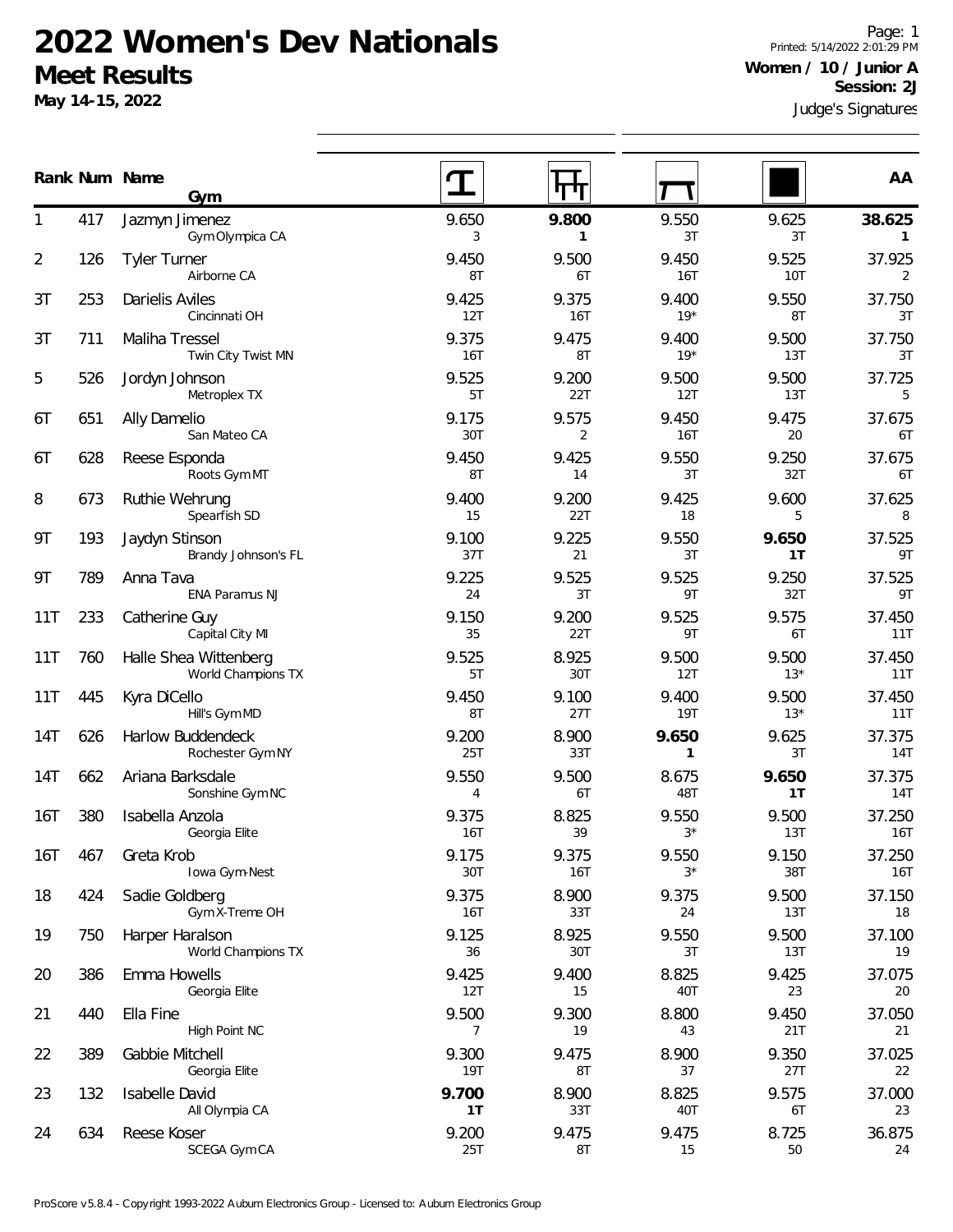## **2022 Women's Dev Nationals Meet Results**

**May 14-15, 2022**

Page: 2 Printed: 5/14/2022 2:01:29 PM **Women / 10 / Junior A Session: 2J**

|     |     | Rank Num Name<br>Gym                             |                     | पाग          |                     |              | AA            |
|-----|-----|--------------------------------------------------|---------------------|--------------|---------------------|--------------|---------------|
| 25  | 392 | Sofia Jara<br>Gliders CA                         | 9.275<br>22T        | 8.900<br>33T | 9.075<br>32T        | 9.550<br>8T  | 36.800<br>25  |
| 26  | 527 | Julia Nehmer<br>Metroplex TX                     | 9.050<br>43         | 8.700<br>42  | 9.600<br>2          | 9.350<br>27T | 36.700<br>26  |
| 27  | 614 | Lailah Danzy<br>Pride OK                         | 9.700<br>1T         | 8.900<br>33T | 8.475<br>52         | 9.525<br>10T | 36.600<br>27  |
| 28  | 666 | Sophia Marks<br>Sonshine Gym NC                  | 9.075<br>41T        | 9.325<br>18  | 8.750<br>44T        | 9.350<br>27T | 36.500<br>28  |
| 29  | 649 | Addison Anderson<br>San Mateo CA                 | 9.200<br>25T        | 9.525<br>3T  | 9.500<br>12T        | 8.250<br>54T | 36.475<br>29  |
| 30T | 734 | Camille Rindlisbacher<br>WOGA Gym TX             | 9.425<br>12T        | 8.875<br>38  | 8.750<br>44T        | 9.350<br>27T | 36.400<br>30T |
| 30T | 306 | <b>Lily Power</b><br>ENA Paramus NJ              | 9.200<br>25T        | 8.925<br>30T | 9.125<br>29         | 9.150<br>38T | 36.400<br>30T |
| 32  | 322 | Leighton Didier<br>Empire Gym TX                 | 9.200<br>25T        | 9.200<br>22T | 8.575<br>50         | 9.375<br>26  | 36.350<br>32  |
| 33  | 407 | Annie Cole<br>Gym Acad Rockford IL               | 8.900<br>49T        | 9.200<br>22T | 9.050<br>34         | 9.150<br>38T | 36.300<br>33  |
| 34  | 190 | Autumn Moberg<br><b>Boundless FL</b>             | 9.000<br>45T        | 9.525<br>3T  | 9.350<br>25         | 8.250<br>54T | 36.125<br>34  |
| 35  | 281 | Cori Blocker<br>Cypress Acad TX                  | 9.275<br>22T        | 8.650<br>43  | 8.875<br>38T        | 9.275<br>31  | 36.075<br>35  |
| 36  | 152 | Piper Mullin<br>Apex Gym NY                      | 9.300<br><b>19T</b> | 8.775<br>40  | 8.700<br>46T        | 9.250<br>32T | 36.025<br>36  |
| 37  | 154 | Paige Natysin<br>Apollo Gym VA                   | 9.025<br>44         | 9.100<br>27T | 8.950<br>36         | 8.900<br>47  | 35.975<br>37  |
| 38  | 408 | <b>Avery Schlichting</b><br>Gym Acad Rockford IL | 8.600<br>54         | 9.450<br>13  | 8.400<br>53T        | 9.450<br>21T | 35.900<br>38  |
| 39  | 629 | Chloe La<br>Roots Gym MT                         | 9.000<br>45T        | 9.475<br>8T  | 8.400<br>53T        | 8.975<br>46  | 35.850<br>39  |
| 40T | 464 | <b>Sutton Strasser</b><br>Infiniti Elite NY      | 8.950<br>48         | 8.225<br>49  | 9.400<br><b>19T</b> | 9.200<br>36T | 35.775<br>40T |
| 40T | 396 | Liv Farrar<br>Gold Medal MO                      | 8.900<br>49T        | 8.750<br>41  | 8.875<br>38T        | 9.250<br>32T | 35.775<br>40T |
| 42  | 707 | Ariana Frechette<br>Twin City Twist MN           | 9.450<br>8T         | 8.600<br>44  | 8.825<br>40T        | 8.825<br>49  | 35.700<br>42  |
| 43T | 185 | Cailyn Waibel<br>Bay Valley MI                   | 8.725<br>53         | 9.250<br>20  | 9.100<br>30T        | 8.575<br>51  | 35.650<br>43T |
| 43T | 236 | Charleigh Bullock<br>Capital Gym NTC VA          | 9.175<br>30T        | 8.450<br>47T | 9.025<br>35         | 9.000<br>44T | 35.650<br>43T |
| 45  | 414 | <b>Bridget Sullivan</b><br>Gym Learning Ctr MA   | 9.175<br>30T        | 8.450<br>47T | 8.675<br>48T        | 9.125<br>41  | 35.425<br>45  |
| 46  | 229 | Kirsten Santana<br>CO-OP Gym PA                  | 9.175<br>30T        | 8.100<br>50T | 8.700<br>46T        | 9.400<br>24T | 35.375<br>46  |
| 47  | 242 | Camilla Herdman<br>Cascade West WA               | 9.000<br>45T        | 9.000<br>29  | 8.150<br>56         | 9.200<br>36T | 35.350<br>47  |
| 48  | 307 | Emma Roppatte<br>ENA Paramus NJ                  | 9.075<br>41T        | 7.825<br>54  | 9.325<br>26         | 9.100<br>42  | 35.325<br>48  |